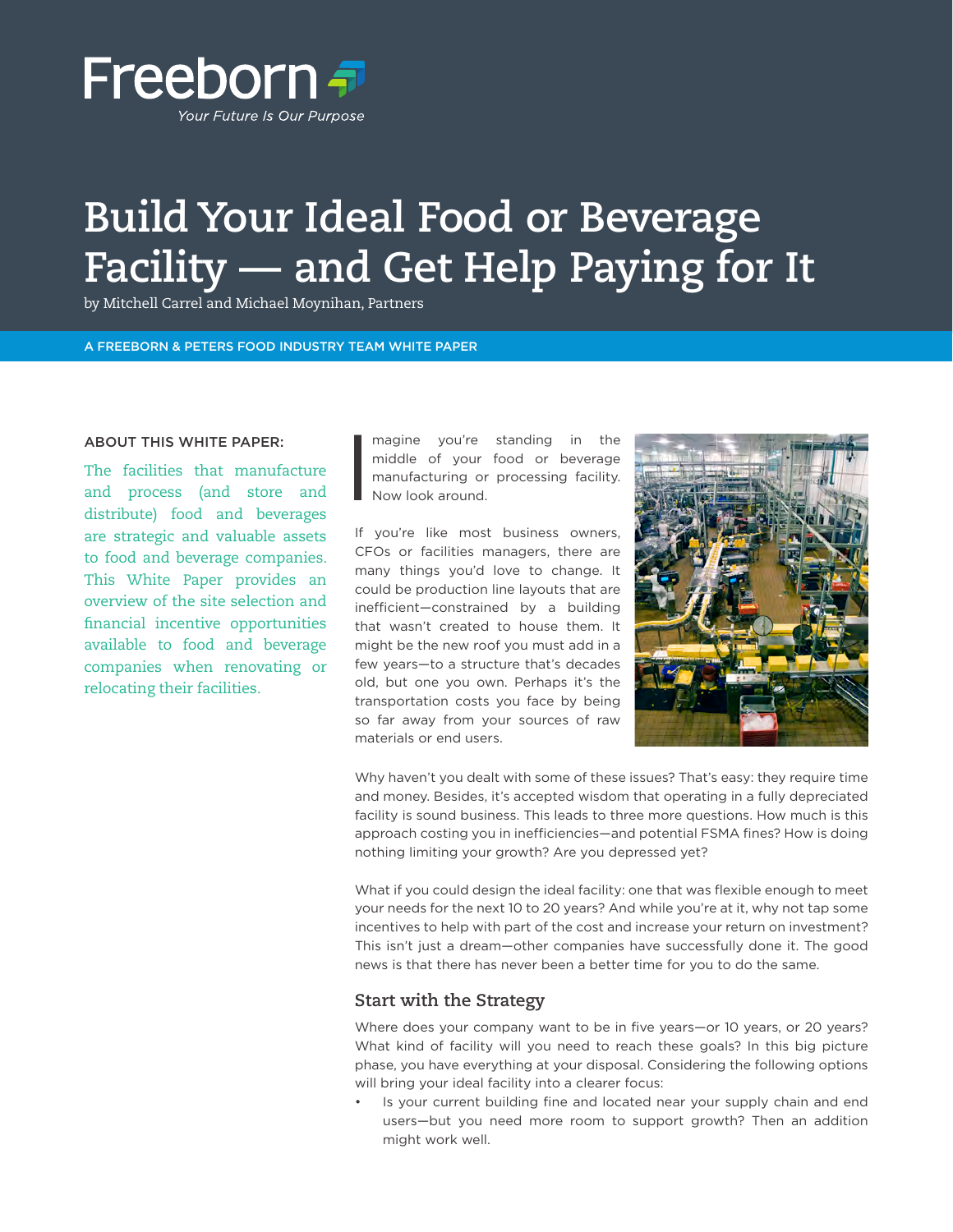

- Do you have a great location but aren't using it effectively? Then renovating your space may be a good solution.
- Over time, will you have special requirements to manufacture or assemble new products—or want to increase production, expand distribution, get physically closer to new markets, and lower your costs? Then a custombuilt facility may make the most sense.

To best understand all available options and opportunities, you need to develop a site selection strategy. This should be broad enough to address more than the right site and flexible zoning approvals that allow for future expansion—in capacity as well as product lines. It should include a review of the available financial incentive opportunities. Timing should also be considered. A successful site selection strategy involves coordinated efforts to get entitlements and incentives. That requires early and heavy coordination with government authorities to get the best results, plus ensure proper timing for receiving the necessary approvals.

This paper shares some basic ideas to help you start the site selection process.

### *What's Involved in the Site Selection Process?*

This is more than just picking a "good location." It's the process of evaluating your facility options by clarifying your short- and long-term goals, establishing the measurable objectives you want to reach, and weighing the entitlement and incentive opportunities available to help you get there.

Begin by looking at a lot of options, and then use your goals and objectives to narrow the field. After doing this, visit each site. Have a coordinated outreach plan to ensure you have timely communications with interested parties, which may include community members as well as local businesses and government officials and staff. Evaluate the local workforce. Start comparing operating costs for each option. This should help you narrow the field to three to five locations.

Now you're ready to take a serious look at the entitlement and incentive options each one offers and compare these. Engage consultants to help you formulate your entitlement and incentive strategy, as well as negotiate with local and state governments, to ensure you secure the best possible deal.

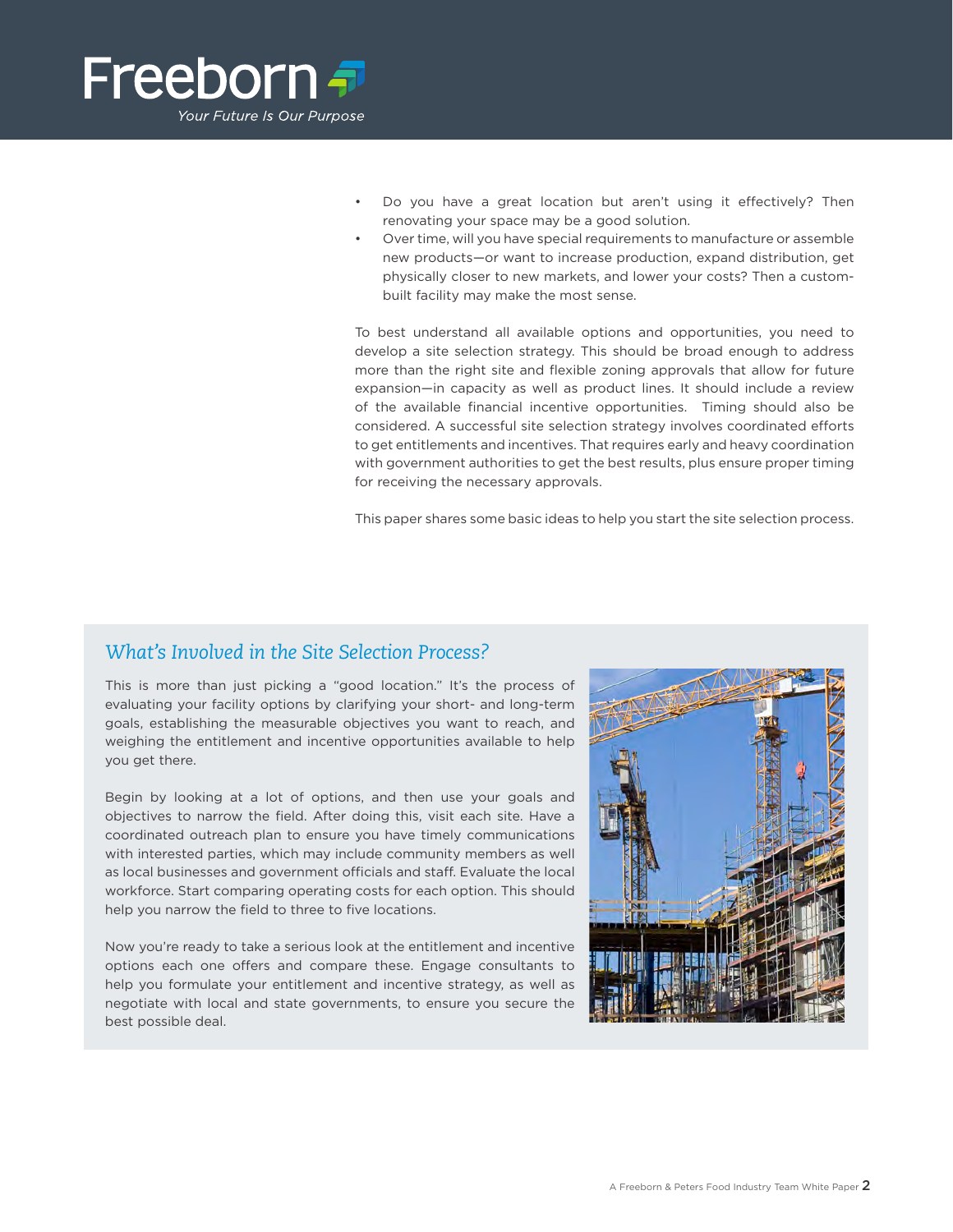### **Finding a Site that Meets Your Strategy**

When relocation is the best solution, answering these questions can help you make a sound decision:

- 1. Can we realize efficiencies by consolidating several legacy locations into one?
- 2. Can we co-locate with or move close to any of our suppliers or logistics resources?
- 3. How close is the site to the raw materials our products need—and to our customers?
- 4. Does the site offer efficient access to transportation options? Can the routes serving the site accommodate traffic volumes and patterns so we can quickly move raw materials in and products out?
- 5. Does the location offer any financial incentives—including tax advantages or other benefits—because it is located in an Enterprise Zone, Tax Increment Financing (TIF) district or other opportune area?
- 6. Is the location zoned or can it be zoned not only for our current and future needs, but also to minimize risk that incompatible uses might move into the area later, putting us at an operational disadvantage?
- 7. Are there any notable operational restrictions—including those against 24-hour operations and noise levels—that may pose problems or require special permits?
- 8. Is there access to a good pool of employees?
- 9. What are our utility needs (electricity, gas, water, fiber, etc.) and is the site near adequate, reliable and redundant resources?
- 10. What are the costs of construction, operations, fees and taxes for each site, and how do they compare with the other site options?

#### **Investigate Incentives**

Food and beverage companies are attractive employers. Economic development officers in many regions wage intense campaigns to find and attract businesses that can offer even *modest* growth.

State and local incentives often exist for companies opening new operations, or for those that are expanding their workforce. This is particularly true of food and beverage companies, in part because employment in this industry has remained relatively stable for the past five years. In addition, overall employment in certain food niches—including processing—is expected to increase. Food and beverage companies also are known for generally employing local people and offering good paying jobs—which generates personal income to support other community businesses.

Government assistance and incentives should be considered early in the site selection process. Incentives may be able to bridge the financing gap, to reach an acceptable market rate of return. There also may be opportunities to incorporate sustainable efforts into a project—such as using alternative energies—that otherwise would be cost prohibitive.

When you initiate a good faith search for a new location, work with local and state governments at each potential site to determine incentive opportunities. Don't forget to reach out to the places where you currently operate. You may also qualify for an incentive package there to assist with the costs of renovating your existing facility, or possibly for certain costs related to building a new one.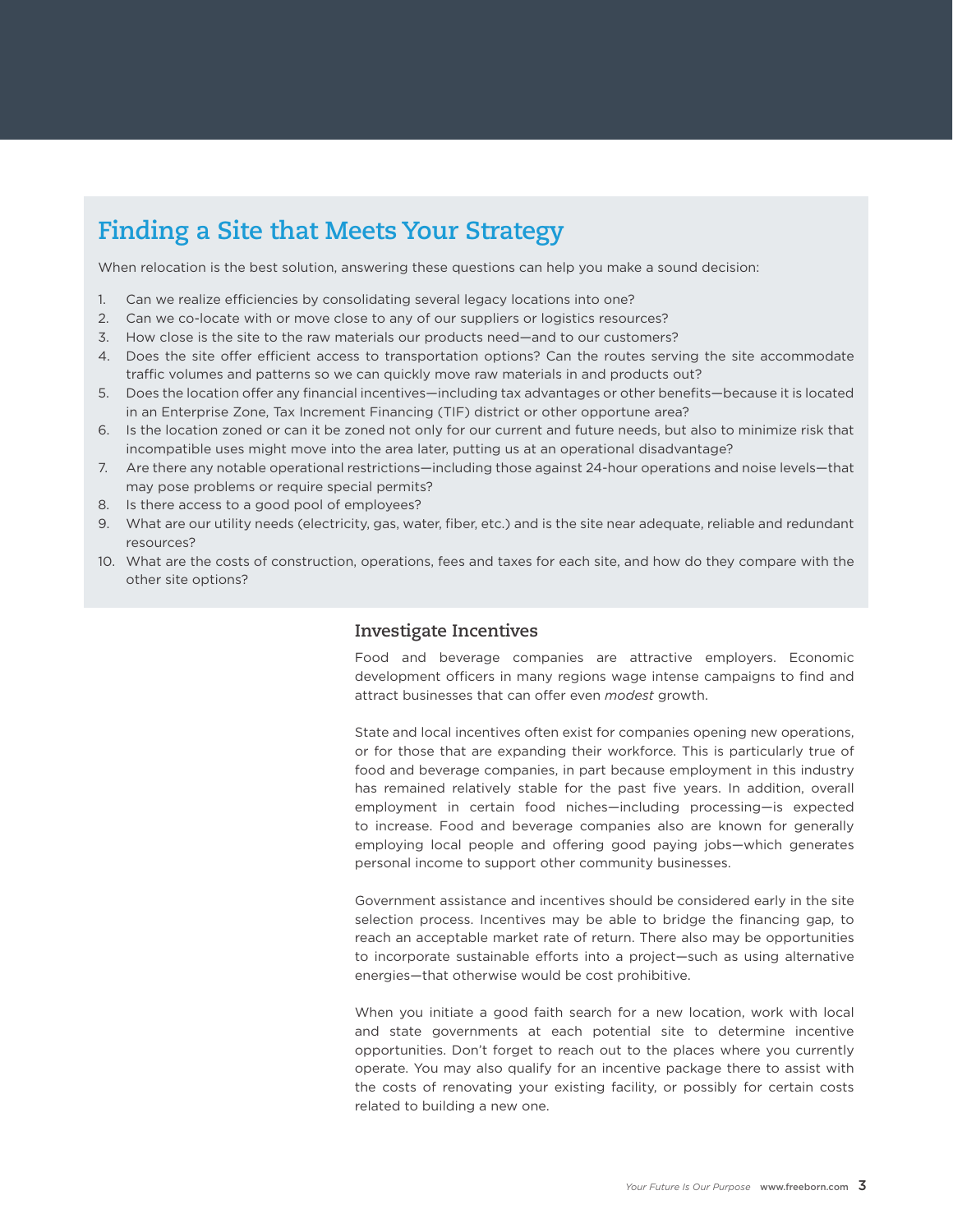At Freeborn & Peters, we routinely become a part of our clients' strategy team, working with them to make good decisions. This often begins with discussing the range of incentive options to consider. Here are a few that generally offer the greatest impact for food and beverage companies.

### **Wirtz Beverage Illinois Benefits from TIF and Class 6b**

Companies large and small may be eligible for incentives. Wirtz Beverage's \$80 million facility in suburban Chicago is a model of how a beverage company can maximize available land and incentives to consolidate operations into an ideal facility.

The 600,000 square foot building reportedly helped the company increase the number of cases it processes per hour between 70 percent and 100 percent. It will promote lower transportation, energy and other costs. The new facility also creates a real market advantage by increasing productivity and speed to market, allowing the company to deliver products to customers efficiently and effectively. In addition, the company will reportedly slash the number of times a case is "touched" from 15 to two.

Wirtz secured about \$13 million in Tax Increment Financing (TIF). It also reportedly received a Cook County Class 6b tax classification to reduce its real estate tax bill for the next 12 years. While it can be unusual to receive this combination of incentives, the significant community and public benefits of the new facility may have contributed to Wirtz's ability to secure this incentive package.

#### *How TIF Works*



*Tax Increment Financing districts are established for 23 years and can be extended. While the TIF is in place, the base taxes are paid to the normal taxing bodies, and the incremental taxes are paid into the TIF fund.*

#### **Tax Increment Allocation Financing (TIF)**

This is a financial incentive and funding tool used to promote public and private investment. TIF districts generally are established in areas that need redevelopment, primarily because they are considered blighted, deteriorated or economically depressed. The idea is to use *future gains* in real estate taxes (generated by your project or possibly other businesses in the district) to subsidize the *current improvements* that will create these gains. TIF monies are used to build and repair roads and infrastructure, clean polluted land, and put vacant properties back into productive use often in conjunction with private development projects.

When an area is declared a TIF district, a portion of the property taxes is set aside to fund redevelopment projects in that area. TIF is a supplement to conventional debt financing and equity investment. It pays for or reimburses part of the project's expenses, so companies can get a market rate of return. To qualify, you must meet the "but for" test: if your company did *not* receive these incentives, it wouldn't relocate to or build the project at this location.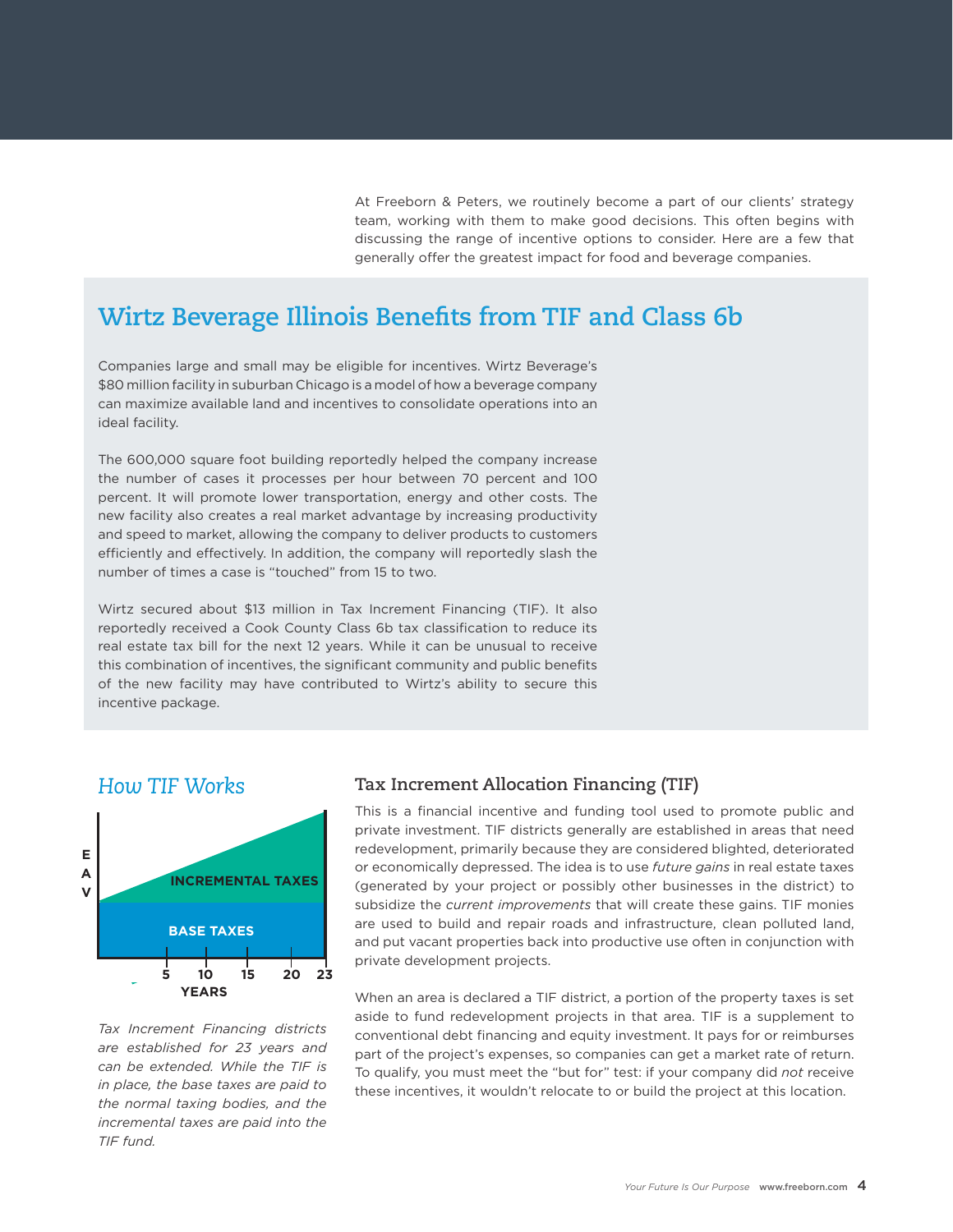

A number of project expenses may be eligible for TIF:

- Property assembly costs, including land acquisition, demolition of existing structures and site cleanup
- Costs of rehabilitation, reconstruction or repair of existing public or private buildings
- Costs of construction of public works or improvements, including roads and storm water management
- Costs of job training and retraining—for example, food handling and food safety training costs

The costs of constructing a new building generally are *not* TIF eligible.

TIF is usually paid in one of two ways: 1) with an upfront lump sum, or 2) each year, as incremental taxes are generated—called "pay as you go." The approach is determined by the municipality in charge of the TIF district.

#### **Class 6b Classification**

This financial incentive is available for qualifying real estate to develop certain new industrial facilities, rehabilitate existing industrial facilities, and revitalize abandoned buildings for industrial use. The project must be designed to attract new industry, retain and stimulate expansion of existing industry, and increase employment opportunities in Illinois' Cook County.

The amount of the reduction is tied to the type of project, and the 6b classification may be renewed for additional periods too. The reduction in the level of assessment can result in significant savings.

Class 6b is coordinated by municipalities and Cook County. Companies that receive this classification reduce their real estate tax bills over a 12-year period. On this sliding scale, instead of the normal assessment of real estate taxes at 25 percent of market value, companies pay 10 percent for the first 10 years, 15 percent in year 11, and 20 percent in year 12.

*Class 6b incentives allow companies that develop new or rehabilitate existing industrial buildings to reduce their property taxes for 12 years.*

**Class 6b**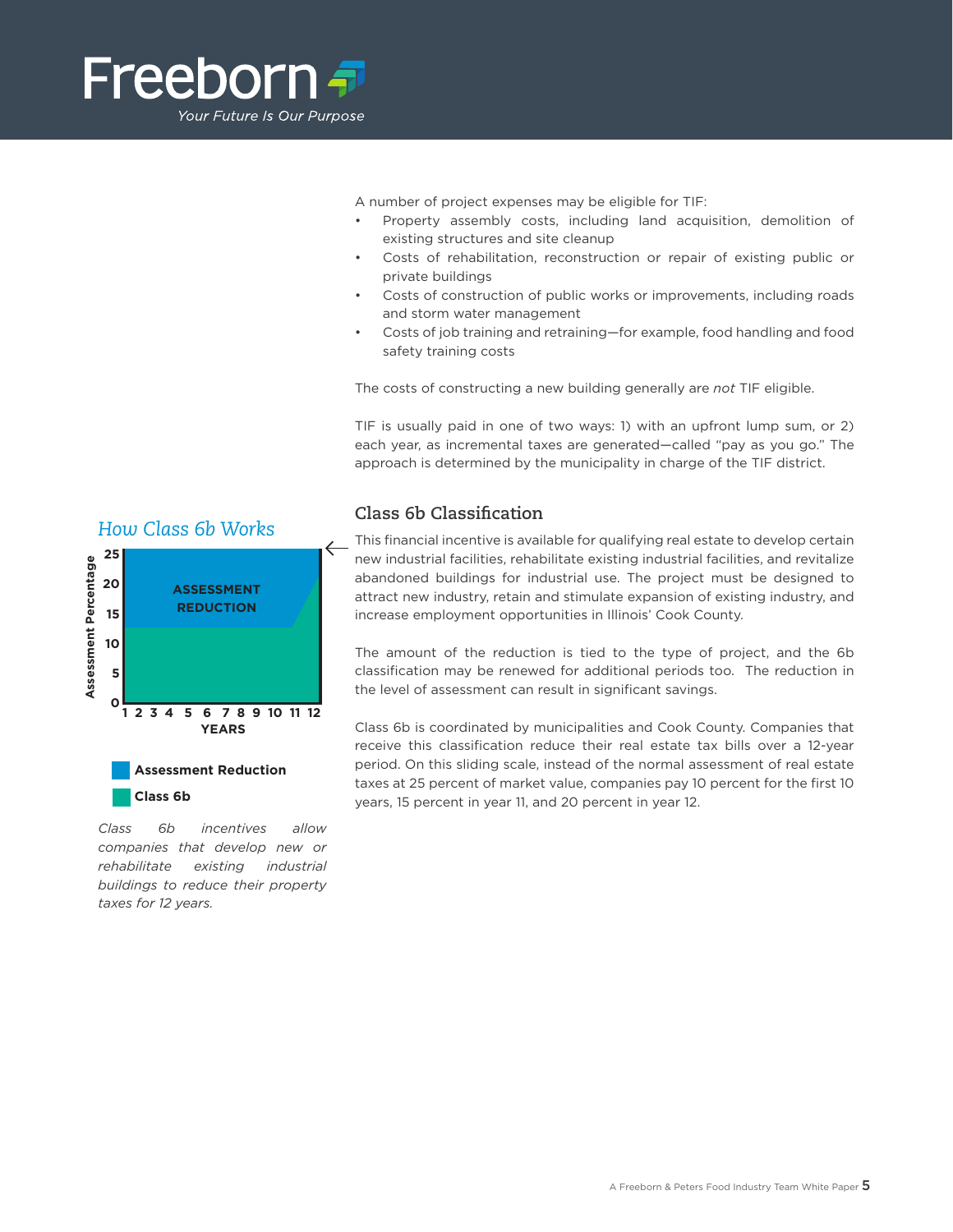

## **Give Your Company an EDGE**

The Economic Development for a Growing Economy ("EDGE") grant program is designed to encourage companies to locate or expand their operations in Illinois. The objective is to foster job creation and retention. It offers a credit against state income taxes attributable to new—and sometimes retained—employees. This chart gives a general overview of the incentive:

|  | <b>Minimum</b><br><b>Eligibility</b><br><b>Standards</b> | Taxpayer engaged in interstate or intrastate commerce adds to<br>export potential of Illinois<br>Eligible business (manufacturing or services exported out of state)<br>Actively seeking competitive locations outside Illinois |
|--|----------------------------------------------------------|---------------------------------------------------------------------------------------------------------------------------------------------------------------------------------------------------------------------------------|
|  | Eligible<br>Project<br>Scope                             | - >100 employees: \$5M cap improvement & 25 new jobs<br><100 employees: \$1M cap improvement & 5 new jobs<br>Substantial economic benefit to the state                                                                          |
|  | <b>Test and</b><br>Gap                                   | Evidence that without EDGE project would not occur in<br>÷<br><b>Illinois</b><br>Identify cost differential                                                                                                                     |
|  | <b>Result</b>                                            | Potential state income tax credit: up to 100% employee<br>state income taxes withheld<br>Max term 10 years                                                                                                                      |

#### **Get Smart on Your Options—and Start Early**

The examples in this paper are just a few of the myriad federal, state and local incentives that may be available to help renovate or develop the food and beverage facility of your dreams.

You also should explore incentives tied to increasing sustainability practices in your new or improved facility. Additionally, utilities may offer rebates for reduced demand and using energy-efficient equipment. State tax deductions could be available when you use renewable energy sources. There may be other federal tax benefits. And you can create good will with customers and the community by adopting "green" practices—as well as complying with certain client requirements for greening and third-party certifications.

How do you begin the process of site selection and developing a facility that will promote efficient growth for the next 10 to 20 years? First, start early. It generally takes several years to find the right location and line up entitlements and incentives—particularly if you expect to use alternative energy sources. Second, create a team of experts who can support this effort—because you still have a business to run. These professionals will be able to help: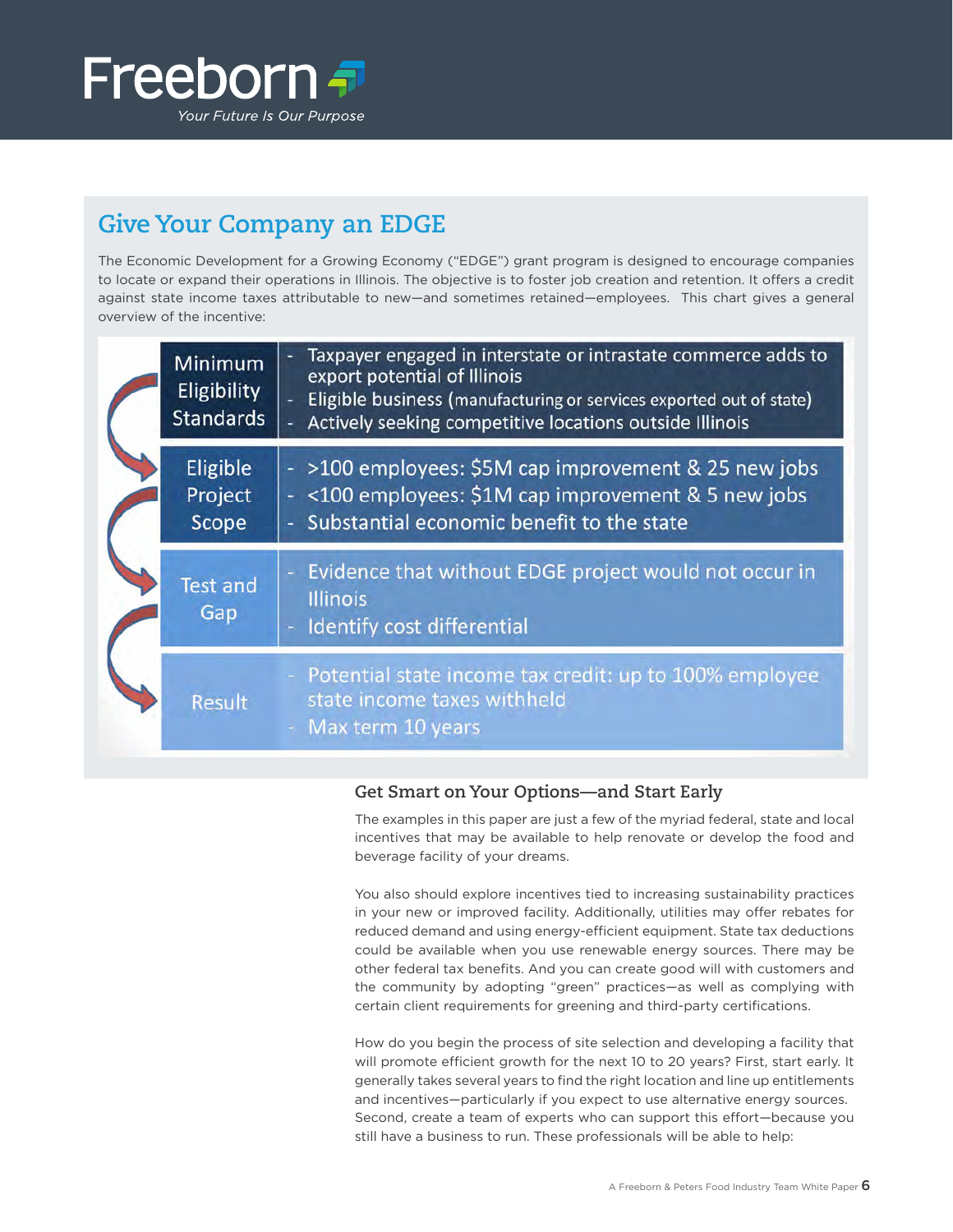

- **Legal advisor** who can explore the best entitlement and incentive options with you, and—just as importantly—guide you through the required processes
- Real estate broker/site selection professional-preferably with experience in your industry and the local markets, and in successfully negotiating attractive deals for businesses
- Architect/design consultant who is knowledgeable about feasibility and suitability of sites, planning, construction, and other services
- **Accountant/Financial Consultant** with expertise in land acquisition and construction finance, as well as relevant tax and incentive issues

Close your eyes and imagine walking around that ideal food or beverage facility. You have built in safety standards that are at or above the requirements minimizing FSMA or other risks and maximizing returns, both financially and customer-based. Your production lines run smoothly and seamlessly deliver your products to packaging and shipping. Your energy costs for production and transportation are lower than the industry average, giving you strong margins and a competitive advantage.

Now open your eyes and take action. Contact a legal advisor who understands the Chicago regional market and schedule a meeting to see if this makes sense. Debt financing is at historically low rates, especially for businesses with reliable cash flow and good collateral. Don't miss the best time in a generation to make your dream facility a reality—and take your growth to the next level.